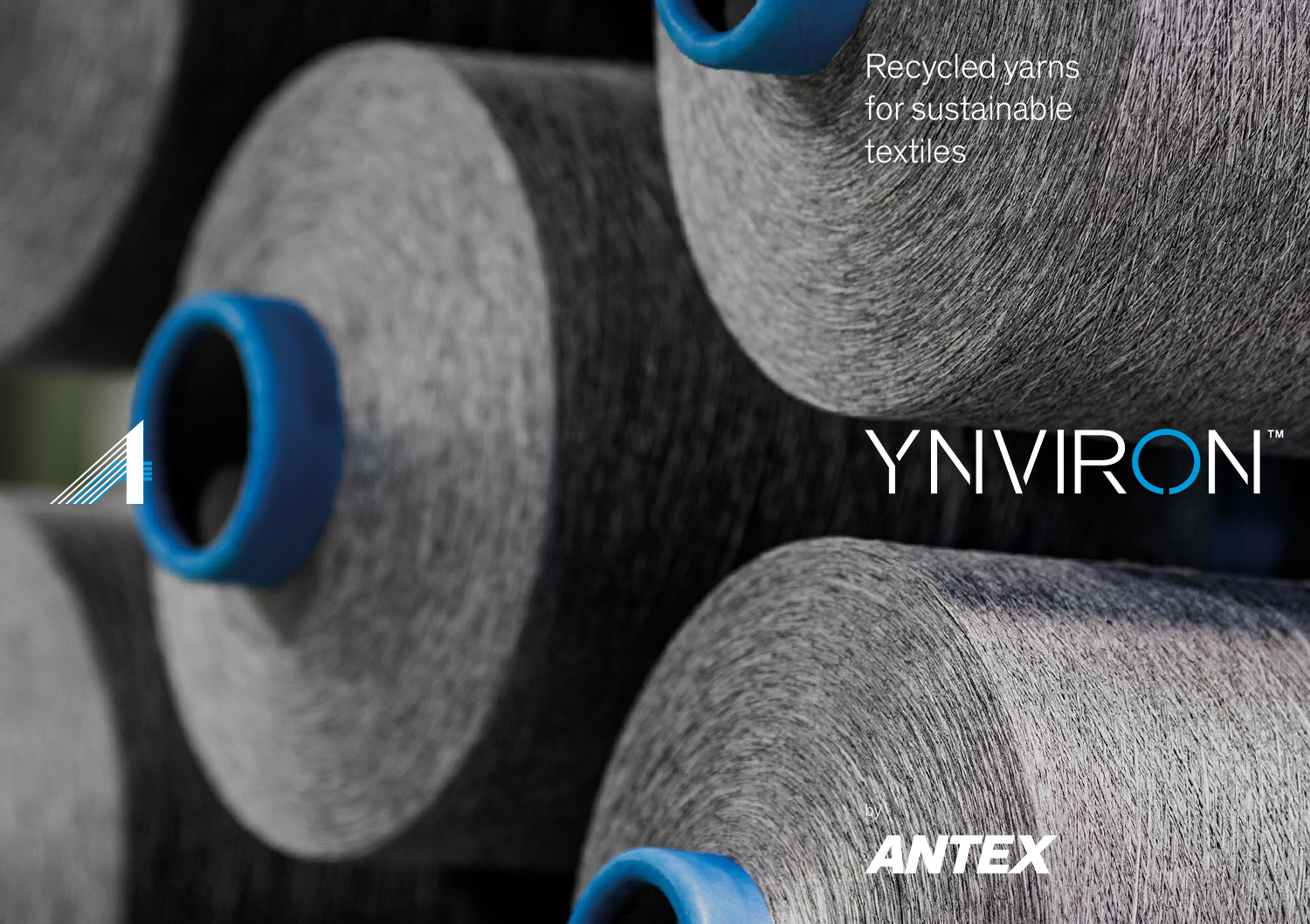As a result of economic growth and the impact of consumer society, the ecosystem is increasingly threatened.

### Sustainable innovation

We are an environmentally conscious company always ready to tackle future challenges. We are committed to reducing energy consumption and pollution through the integration of sustainable processes and technologies that are more respectful

to the environment: solution dyed colours

- a direct method of colouring during the extrusion process instead of traditional water based dyeing, and **recycling process** of post-industrial and post-consumer waste to avoid the use of virgin polymer.

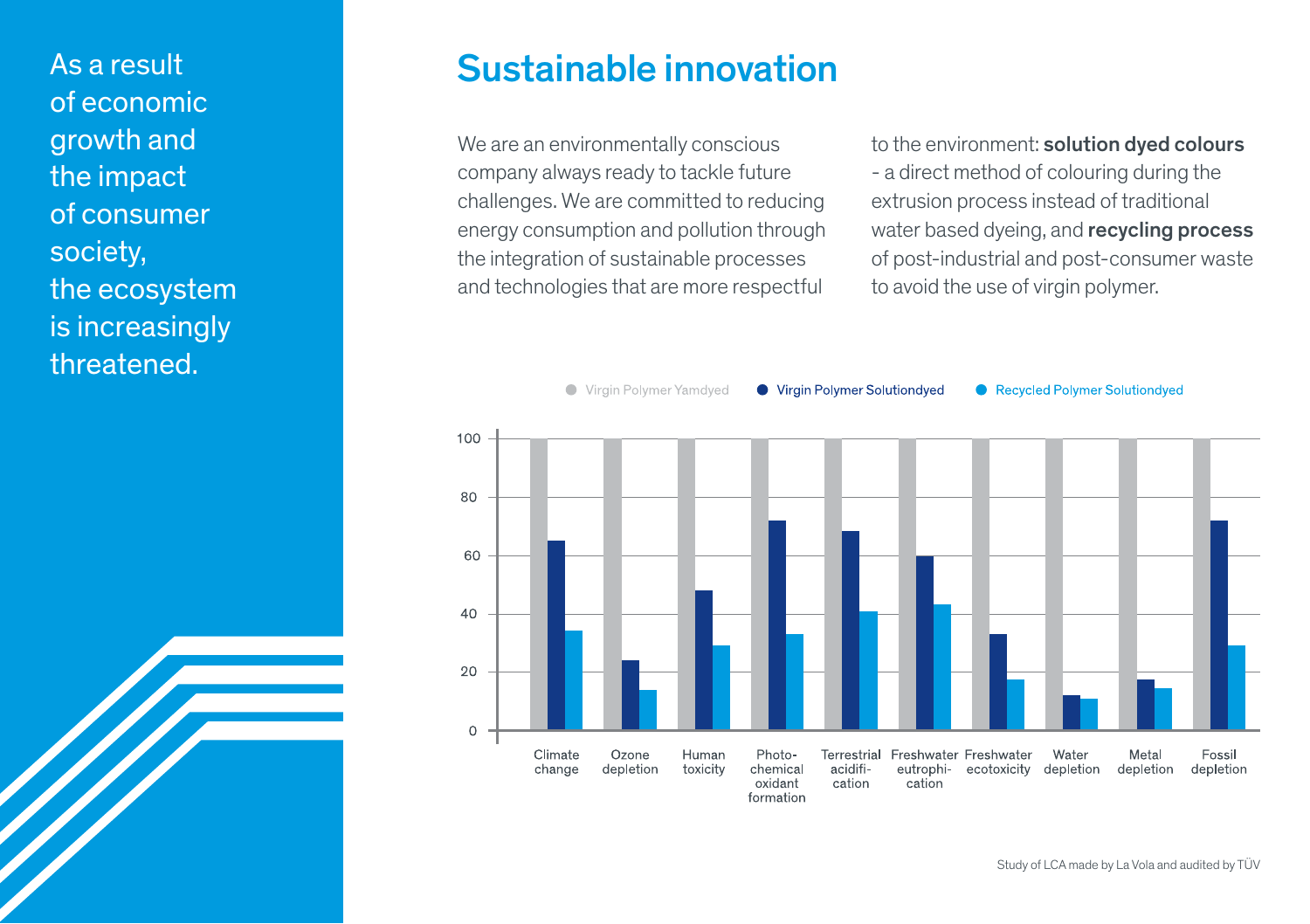# **YNVIRON**

Is the range of recycled yarns that we can offer to our customers, fulfilling the quality requirements and the design and performance needed for each application.

This ensures that the company can:

- Offer products that comply with the environmental conservation standards established by the European Union
- Contribute to reducing energy consumption and saving water
- Reduce greenhouse gas emissions
- Conserve non-renewable natural resources
- Reduce the ecological impact of non-biodegradable waste

Waste is shredded and extruded before being reprocessed and converted into polymer chips which can be used again in a wide range of products